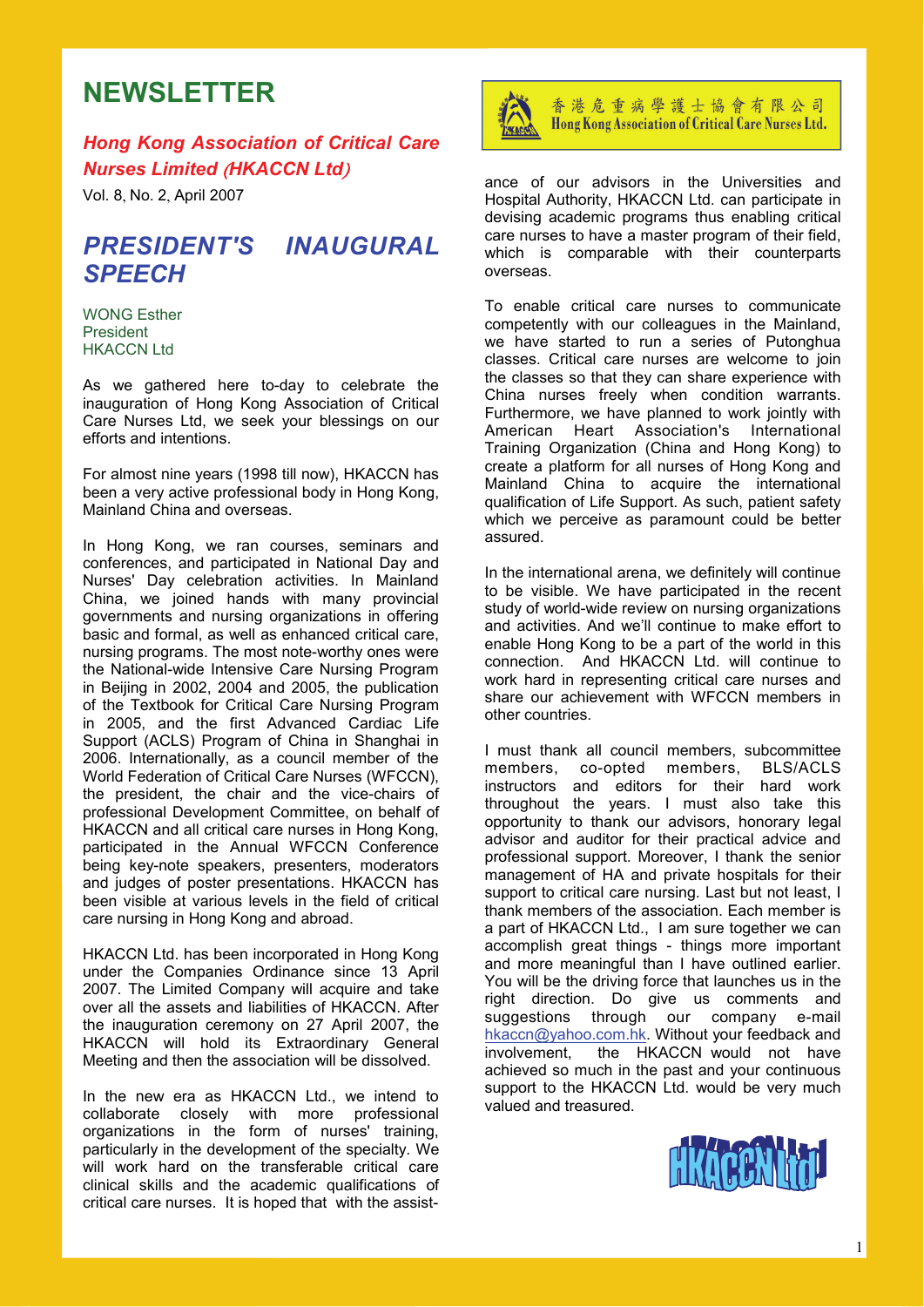## *INAUGURATION of the HKACCN Ltd DINNER*



Date: 27 April 2007

Time: 6:00pm—10:00pm

Venue: City Hall Maxim's Palace Restaurant Lower Block, 2/F, City Hall, Central, Hong Kong

Guest Speaker: Ms. Belle Rogado, President of the World Federation of Critical Care Nurses (WFCCN)

## *Congratulations to the Congratulations to the incorporation!! incorporation!!*

## *Message from the Chief Editor*

CHIANG Vico Chief Editor HKACCN Newsletter

If you remember in the last issue of our Newsletter, I proposed the issue of translating best evidence into practice as one of our professional goals in the new year. In that regard while the translation of evidence into practice remain a challenges and mission for our profession. I urge you to reflect further on the nature of evidence-based practice (EBP). A clear understanding of EBP assures successful changes and improvement of practice, which complete the EBP.

Sackett et al (1997) defined EBP as "the conscientious, explicit and judicious use of current best evidence in making decisions about the health care of patient" (p.2) and "the integration of best research evidence with clinical expertise and patient values" (Sackett, 2000, p.1). Nevertheless it appears that we consider EBP with a lot more focusing on research utilization than the balance with clinical expertise and patient values (Barnsteiner, 2007; MaCabe, 2007).

MaCabe (2007), Rycroft-Malone (2007) and Thompson (2007) in the recent Sigma Theta Tau Pi Iota Chapter Conference (Evidence-based practice in nursing: Paradigms and dialogue) reminded us clearly to differentiate "research utilization" and EBP, and to consider the contexts of patient values and clinical practice when translating best evidence into practice. This notion really redirect us to the reality of EBP, i.e. to avoid the inappropriate and

mere focus on research utilization in EBP in the expense of clinical expertise and patient values.

"Research utilization" differs from EBP but we tend to take this work as the same as EBP. In research utilization we only make available and implement systematic research efforts to generate evidence (Barnsteiner, 2007; MaCabe, 2007). For EBP (while taking research utilization in perspective and action), it is a balance in the application of best evidence made available from systematic research, as well as clinical expertise and patient's values (Sackett et al, 1996, 2000). Therefore EBP is not merely about research utilization.

By "clinical expertise" it is the clinical skills and past experience of the clinicians in action to applying the best evidence; and "patient values" the unique preferences, concerns and expectations each patients bring into the clinical encounters (Sackett et al, 2000). Isn't it unscientific to consider experiences and personal preferences in EBP because they are subjective in nature? However in the full definition of EBP (and in fact realistically) these elements are clearly included in order to achieve the best practice. Otherwise we are merely "research utilizing" than practically translating the best evidence into the contexts of clinical world, where clinical expertise and patient's preference interweave in reality. The success of EBP reply very much on our competency and ability to balance these essential elements in contexts.

While we celebrate the inauguration of incorporation as a company limited for our HKACCN this month, I urge you not to loose the full sight of EBP to mere research utilization.

Congratulations to the establishment of HKACCN! On behalf of the Association we wish you a great success in your areas of patient service and EBP in translation.

**Reference** 

- Barnsteiner, J. (2007, March). Translational research: Applying the evidence and measuring the outcomes. Seminar presented at the Department of Nursing Studies. The University of Hong Kong.
- MaCabe, S. (2007, April). Our Conundrum: Practicing evidence based nursing when there is no evidence. Keynote Address presented at the Sigma Theta Tau Pi Iota Chapter Conference "Evidence-based practice in nursing: Paradigms and dialogue". Hong Kong SAR, China.
- Rycroft-Malone, J. (2007, April). Challenges and complexities: Moving evidence-based practice forward. Keynote Address presented at the Sigma Theta Tau Pi Iota Chapter Conference "Evidence-based practice in nursing: Paradigms and dialogue". Hong Kong SAR, China.
- Thompson, d. (2007). Overview of the development of evidence based nursing. Keynote Address presented at the Sigma Theta Tau Pi Iota Chapter Conference "Evidence-based practice in nursing: Paradigms and dialogue". Hong Kong SAR, China.
- Sackett, D., Ronsenberg, W. M. C., Gray, J. A. M., Haynes, R. B., and Richardson, W. S. (1996). Evidence-based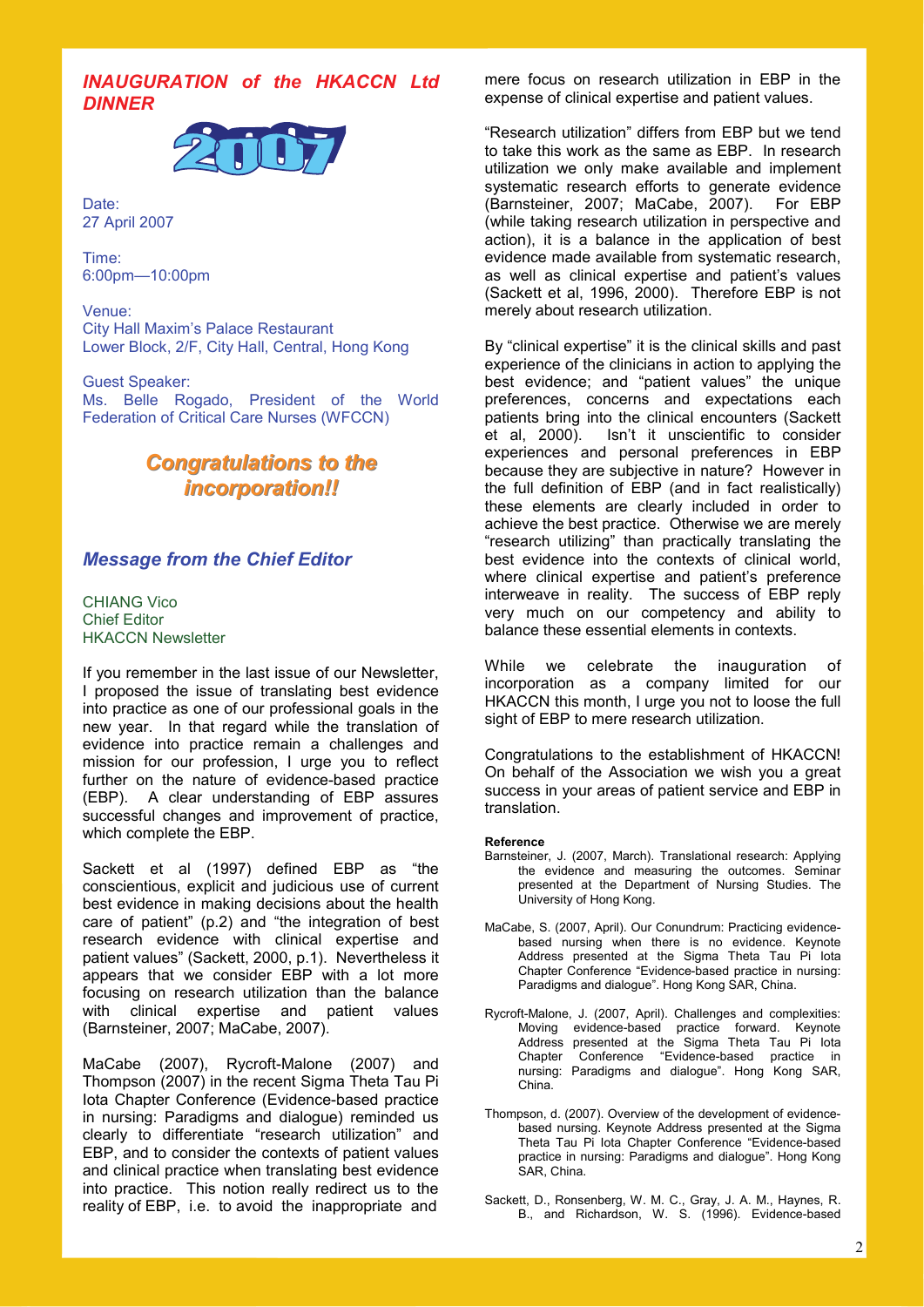practice: What is it and it isn't? *BMJ*, *312* (7023), 71-72.

- Sackett, D., Richardson, W. S., Rosenberg, W., Haynes, R. B. (1997). *Evidence-based medicine: How to practice and teach EBM*. New York: Churchill Livingstone.
- Sackett, D. L., Strauss, S. E., Richardson, W. S., Rosenberg, W., and Haynes, R. B. (2000). Evidence-based medicine: How to practice and teach EBM  $(2^{nd}$  ed.). London: Churchill Livingstone.

## *NAVA – A new approach to mechanical ventilation based on neural respiratory output.*

CHAN David Chairperson, PDC HKACCN Ltd

### **What is NAVA?**

Recently a new ventilatory approach is introduced into the local Intensive Care practice, it is called the Neurally Adjusted Ventilatory Assist (NAVA). It is a new approach to mechanical ventilation based on neural respiratory output. In human, the act of breathing depends on a signal (or rhythmic discharge) from the respiratory center of the brain. This signal travels along the phrenic nerve, and excites the diaphragm muscle cells. It will then lead to contraction and descent of the diaphragm. As a result, the airway pressure drops, causing an inflow of air into the lungs.

Conventional mechanical ventilators sense a patient effort by either a drop in airway pressure or a change in flow. But this drop in airway pressure or change in flow is only the last and most slow reacting step in the chain of respiratory events, because there is a time delay. In this case, the ventilator does not meet the patient's need adequately.

With the use of NAVA, the electrical activity of the diaphragm (Edi) is captured, fed to the ventilator and used to assist the patient's breathing. As Edi is the earliest signal in the respiratory process, so it can sense the patient's triggering effort more timely and accurately. In this regard, the ventilator can assist the patient's spontaneous breath in a more effective manner, and help amplifying the patient's own recovery efforts.



#### **Clinical Application**

The equipment required for using the NAVA is to use a Servo-I ventilator with: a NAVA software, an Edi module and an Edi catheter. First, an Edi catheter is inserted into the patient's stomach (via nasogastric route), the catheter position should be confirmed by a Catheter Position Tool to ensure the optimal position of the Edi catheter in order to achieve the best Edi signal quality. Second, a NAVA preview tool is used to indicate the level of calculated ventilatory assistance the patient will receive upon changing to a NAVA mode. Third, a NAVA ventilation mode window is used to show the correlation between the Edi amplitude and pressure/flow curve. Subsequently, the patient can breathe freely with the support of NAVA in a pattern similar to an autoregulated pressure support (PS) mode. The ventilator will adjust the Pressure Support level according to the Edi amplitude. As the patient's condition improves and the decrease in Edi amplitude, the pressure support level will be reduced gradually. This pressure drop is an indicator to consider weaning and extubation.

#### **Clinical Benefits**

The NAVA provides the following clinical benefits:

- 1. Powerful monitoring tool: The Edi signal is a new unique parameter in mechanical ventilation. It can be used as a diagnostic tool to monitor the electrical activity of the diaphragm (Edi). The Edi curve and its associated value can thus used as a powerful monitoring tool in all ventilation modes, providing information on Respiratory Drive, Volume requirements and the effect of the ventilatory settings, and to gain indications for sedation and weaning.
- 2. Sensitive triggering device that improves patientventilator synchrony: In NAVA, the ventilator is cycled-on as soon as neural inspiration starts, and is cycled-off as soon as the neural expiration begins. By utilizing the Edi signal, maintenance of synchrony between the patient and the ventilator is guaranteed.
- 3. Lung protection mode: With NAVA, the patient's own respiratory demands determine the level of pressure support assistance. NAVA gives the opportunity to avoid over-use or under-use of pressure support required for the patient.
- 4. Patient comfort: With NAVA, the respiratory muscles and the ventilator are driven by the same signal with no time delay. The delivered assistance is matched to neural demands. This synchrony between patient and ventilator helps minimize patient discomfort and agitation, promoting spontaneous breathing.
- 5. Function as a nasogastric catheter: The Edi catheter can also serve the function as a nasogastric feeding tube, with size ranging from 6 Fr to 16 Fr to cover all patients size from neonatal to adult.
- 6. Suitable for both adults & infants: Other than using the NAVA in adult patients, NAVA can also be used in infants. The Edi signal provides a tool that allows the clinicians to interpret the background of the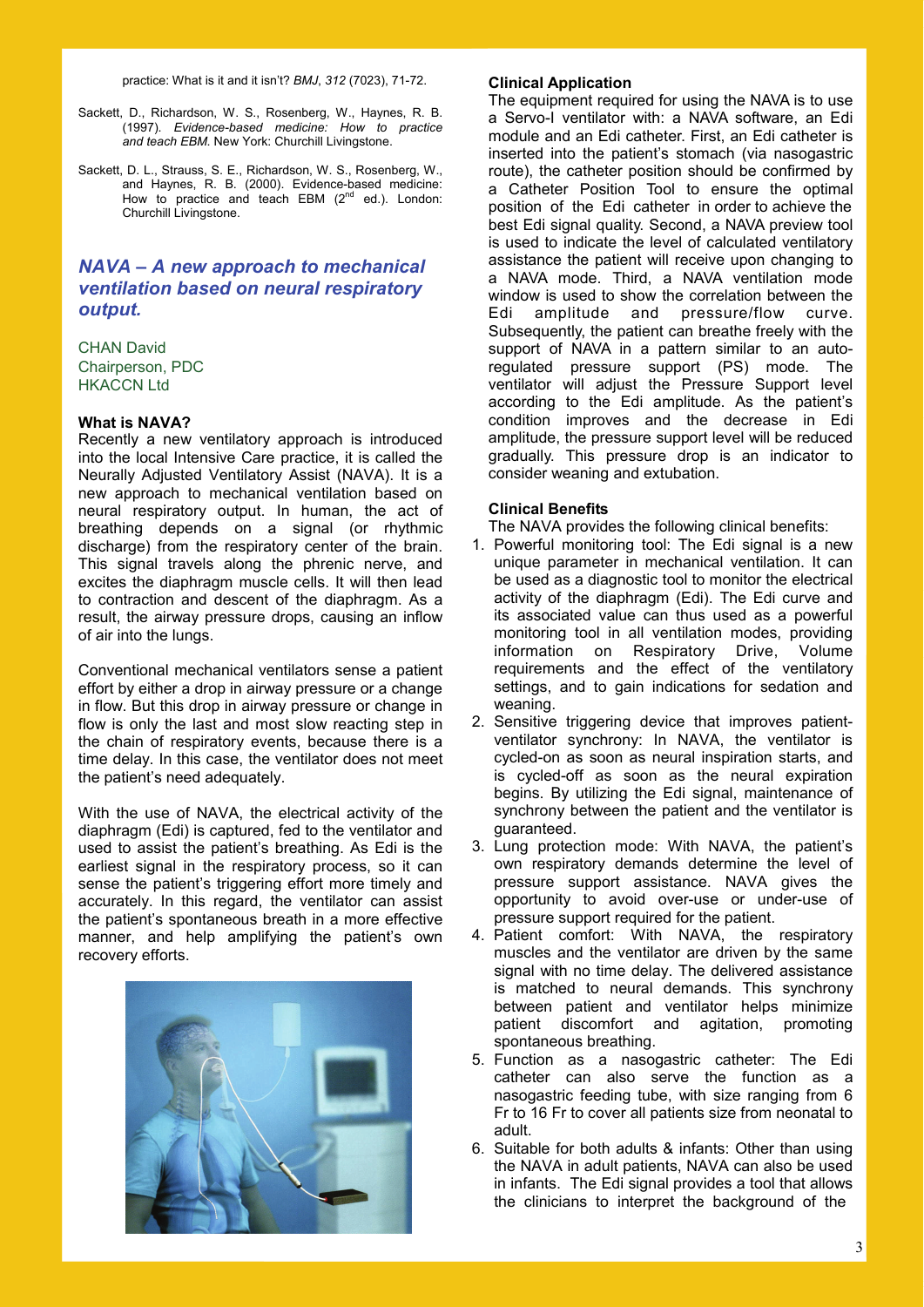chaotic breathing pattern so often seen in the infants.

#### **Conclusion**

NAVA can be seen as a kind of new monitoring, triggering and breath-assisting device in mechanical ventilation. Since it is still a new ventilatory device being introduced to the ICU settings in Hong Kong, local clinicians will need to accumulate more experiences in using the NAVA before further comments and evaluation to such device can be provided.

#### **Further Readings**

Sinderby, C., Beck, J., Spahija, J., DeMarchie, M., Lacroix, J., Navalesi, P., and Slutsky, A. S. (2006). Inspiratory Muscle Unloading by Neurally Adjusted Ventilatory Assist during Maximal Inspiratory Efforts in healthy subjects. *Chest* (In press).

#### **Web-sites**

www.maquet.com www.criticalcarenews.com

#### *Sharing on the 35th EDTNA/ERCA Conference*

LEE Maggie Nurse Specialist (Renal) TMH

The common mission of EDTNA (European Dialysis and Transplant Nurses Association) and ERCA (European Renal Care Association) is to promote quality renal care through education and maintenance of standards in Europe. These associations published a European Core Curriculum for the Post Basic Course in Renal Nursing and the European Standards for Nephrology Nursing Practice, and developed the Collaborative Research Programme in renal medicine and nursing. With the sponsorship approved by HKACCN, I attended the 35<sup>th</sup> EDTNA/ERCA Conference, which was held from  $8<sup>th</sup>$  to 11<sup>th</sup> September 2006 in Madrid, Spain.

The theme of the conference aimed to address issues of prevention and early detection of chronic kidney disease (CKD), which has reached epidemic proportions worldwide. It also focused on the complications associated with CKD and renal replacement therapy, and co-morbid conditions such as diabetes and coronary heart disease. Content of the conference also incorporated education sessions targeting hypertension, anaemia management and transplantation. The delegates had opportunities to attend both lectures and advanced skill workshops (for example a session focusing on skills and techniques for nurses to educate renal patients to perform CAPD (continuous ambulatory peritoneal dialysis). On the other hand, many renal care companies exhibited cutting edge

products in pharmacological therapy, treatment regime and dialysis technology.

I found the content of conference comprehensive. Not only specific seminars and talks in the areas of CKD prevention were highlighted, topics in basic care of renal patients were also included. The contents are suitable for renal nurse trainees. The topic of how exercises benefit renal patients was one of the lectures I like most. The learning atmosphere and detailed discussion in sharing the button-hold cannulation technique of permanent AV fistula for hemodialysis also impressed me. Although different type of knowledge I gained in the conference was not in any way articulated for a complete presentation in formal settings, it was really an invaluable experience for my personal and professional development. I appreciate the HKACCN which provided me support to attend the conference.



Ms Maggie Lee at the Conference venue



Ms Maggie Lee (third from right) and other delegated from Hong Kong (From left to right: Ms Karen King from Baxter Healthcare; Ms. Ng Suk Yee, APN (W& U), Renal/TWH; Ms. Dora Leung, WM, Renal/TMH From right to left: Ms. Judy Au from Baxter Healthcare ; Ms. Irene Kong, NS, Renal/PMH)

The hotel where conference delegates stayed was located at the business district. Every morning we traveled to the conference venue by underground train and we needed to pack ourselves in the train during rush hours. The conference venue was Palacio Municipal de Congress and it was newly constructed near the airport. There could be a big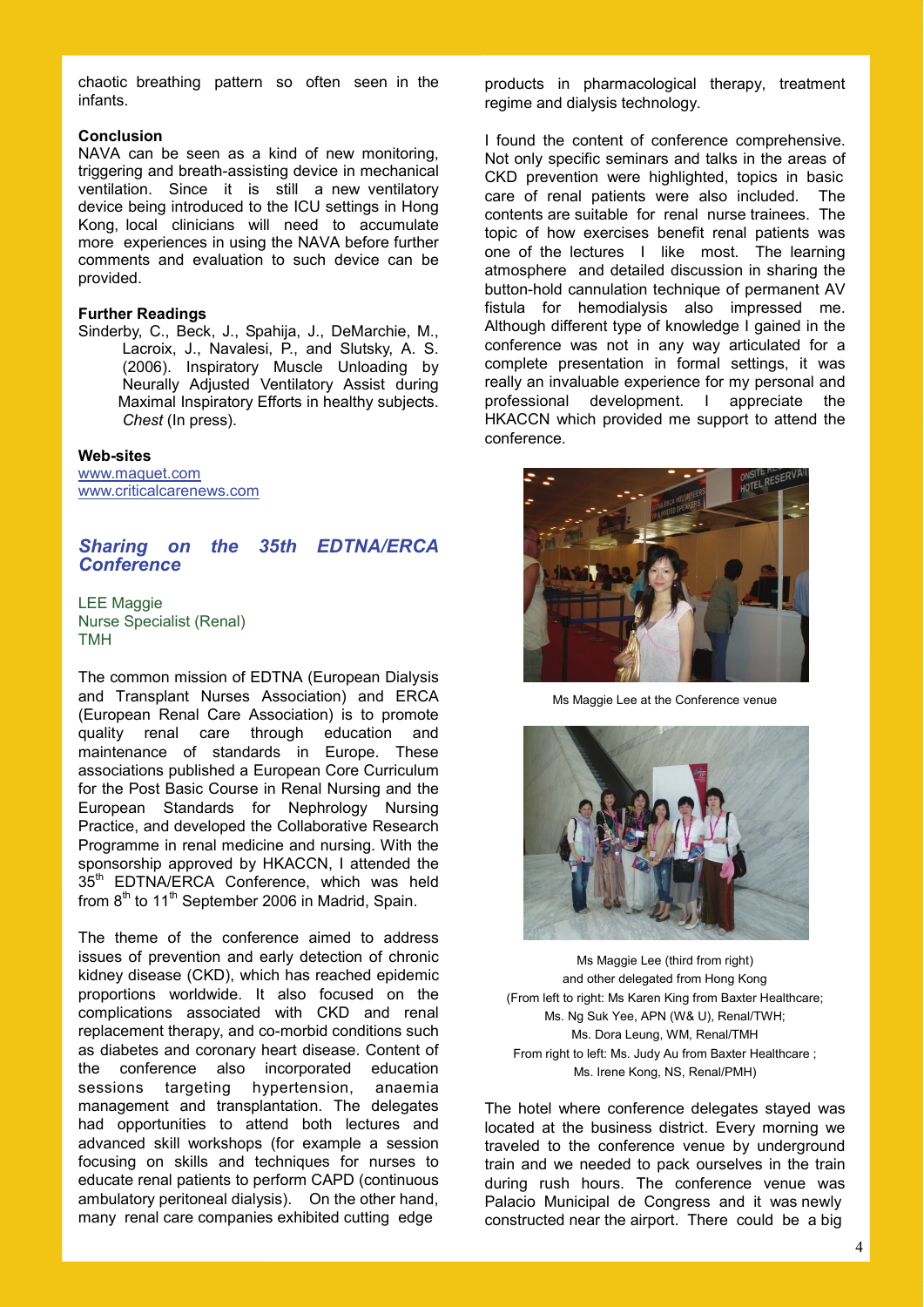change in temperature from morning to afternoon in Madrid. In the morning the temperature was around 16°C but it might climb up to higher than 30°C in the afternoon.

After the conference, I traveled with other renal nurses from Madrid to Barcelona for sight seeing. We developed a network with each other and shared our professional experiences and practice freely. This relationship also facilitates our future collaboration at work. I found the trip an excellent opportunity for learning from nurses from both overseas and Hong Kong. By the way, there was an anecdote at the end of trip I want to share. We spent an extra day in Paris for sight seeing because the transfer fight to Hong Kong was delayed. Wasn't it a nice surprise?

The 36<sup>th</sup> EDTNA/ERCA conference will be held at Florence, Italy in September 2007. I strongly recommend our nursing colleagues to take this coming opportunity to learn and share with other nurses from both the international and local contexts.

### *Evaluation of the ICU Enhancement Program and ECCN Course in Shanghai*

WONG Esther, President; CHAN David, Chairperson, PDC; CHIANG Vico, Chief Editor, **Newsletter** HKACCN Ltd

In our last issue Mr. Danny Kong (Vice-chairperson, PDC) reported the experience of an Intensive Care Enhancement Program and an Elementary Critical Care Nursing (ECCN) held by our Association from 4 – 10 December 2006 in Shanghai. From analysis of the evaluation forms we received from the participants we were glad to see a trend of satisfaction in various aspects of the two courses regarding their venues, structures, contents, notes, length, equipment, teaching, and value. One hundred and thirty-four ICU nurses attended the Enhancement Program and 96 nurses from acute medical and surgical wards participated the ECCN course. More than 50 – 80% of the participants ranked most of these aspects in the evaluation forms with good to very good outcomes.



Participants in the Intensive Care Enhancement Program

Regarding immediate programs evaluation, we had 90% response rate for the Enhancement Program and 58.9% for the ECCN course. Majority of the participants indicated that objectives of the courses were achieved and level of knowledge taught in the courses was appropriate in its level of difficulty for understanding and learning.

The following charts demonstrate participants' perceptions regarding goal achievement, and levels of difficulty in understanding materials of the two courses.





The major comments received from the participants improve our future programs and courses. From this occasion majority of the participants in the two courses expressed that, 1) Putonghua of the teachers could be improved, 2) they preferred more interactions, and sharing of overseas experiences in intensive care nursing in the class, 3) some topics to be added, 4) practicum is required for some topics, 5) content of some fundamental nursing care could be removed and some topics require more elaboration, and 6) duplication in the topics should be avoided.

Impression of the class performance in terms of attention to teaching was good but most students were passive listeners. This contradicted the suggestion from some students as indicated above that they wanted more interactions and exchange of dialogues with teachers in the class. In the classroom most of the students did not ask